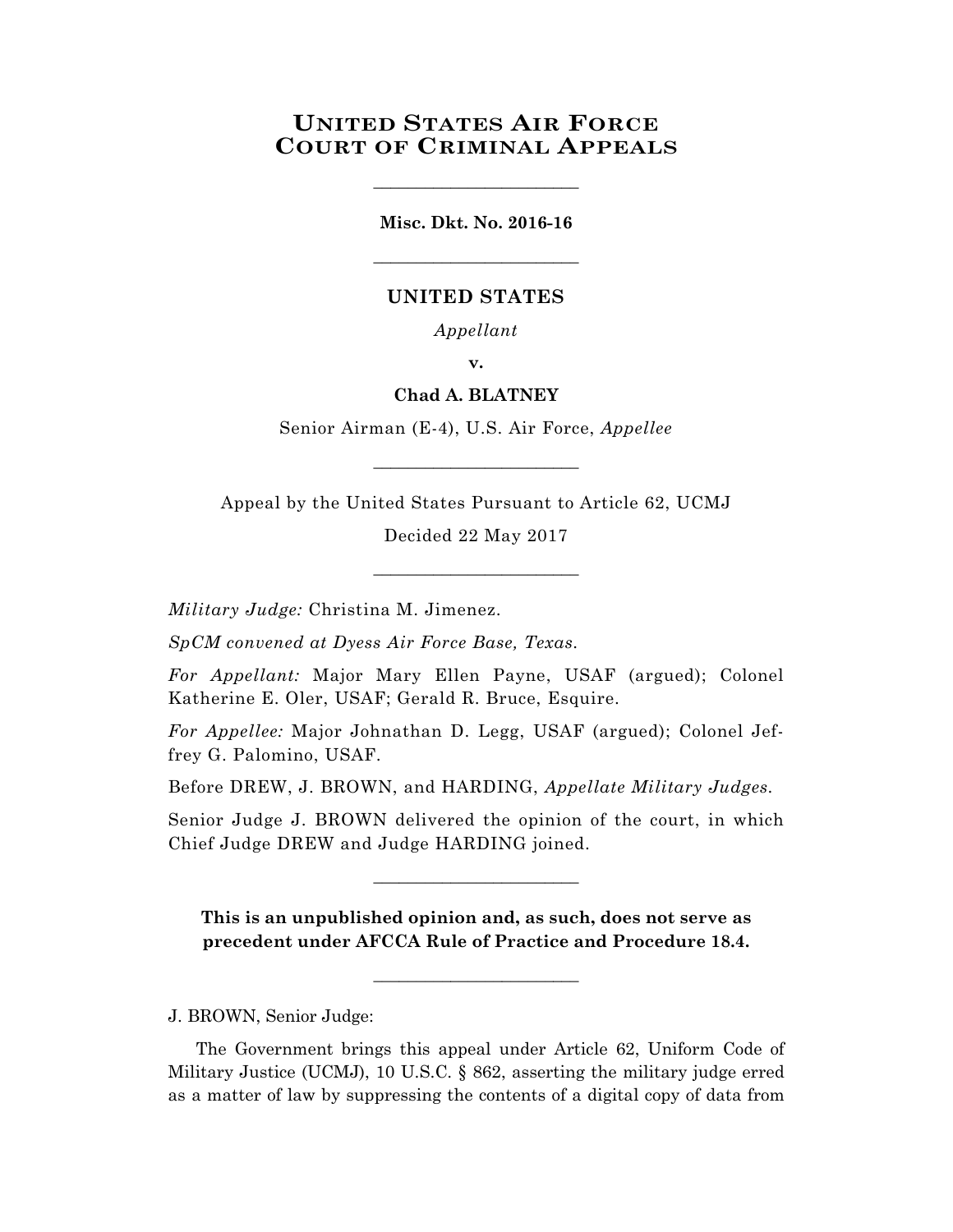the cell phone of Senior Airman Blatney—the accused below and Appellee in this action. The Government asserts that an investigator's request for Appellee to unlock his cell phone, following Appellee's voluntary consent to search that same cell phone, did not constitute interrogation and should not have been suppressed. For the reasons set forth in our court's recent published decision in *United States v. Robinson*, No. ACM 38942 (A.F. Ct. Crim. App. 15 May 2017), *available at* http://afcca.law.af.mil/content/index.html, we vacate the military judge's ruling and thereby grant the Government's appeal.<sup>1</sup>

#### **I. BACKGROUND**

Appellee is charged with one specification of wrongfully using cocaine in violation of Article 112a, UCMJ, 10 U.S.C. § 912a. The day before trial, trial defense counsel filed a pretrial motion to suppress the Universal Forensic Extraction Device (UFED) report of Appellee's iPhone and all derivative evidence therefrom.

After the presentation of evidence and argument by counsel, the military judge granted the Defense motion, issuing an 18-page ruling. The military judge later supplemented the original ruling with two pages of additional facts. Though the Government disagrees with the military judge's conclusions of law, the Government does not assert that any of the military judge's findings of fact were clearly erroneous.

#### **II. JURISDICTION AND STANDARD OF REVIEW**

This court has jurisdiction to hear this appeal under Article  $62(a)(1)(B)$ , UCMJ, 10 U.S.C. §  $862(a)(1)(B)$ , which authorizes the Government to appeal "[a]n order or ruling which excludes evidence that is substantial proof of a fact material in the proceeding" in a court-martial in which a military judge presides and in which a punitive discharge may be adjudged.

We review a military judge's ruling on a motion to suppress evidence for an abuse of discretion. *United States v. Nieto*, 76 M.J. 101, 105 (C.A.A.F. 2017) (citing *United States v. Hoffmann*, 75 M.J. 120, 124 (C.A.A.F. 2016)). The military judge's findings of fact are reviewed for clear error, but her conclusions of law are reviewed de novo. *United States v. Keefauver*, 74 M.J. 230, 233 (C.A.A.F. 2015). "[T]he abuse of discretion standard of review recognizes that a judge has a range of choices and will not be reversed so long as the decision remains within that range." *United States v. Gore*, 60 M.J. 178, 187

 $\overline{a}$ 

<sup>&</sup>lt;sup>1</sup> We heard oral argument in this case on 6 April 2017 at the University of Houston Law Center as part of this court's Project Outreach.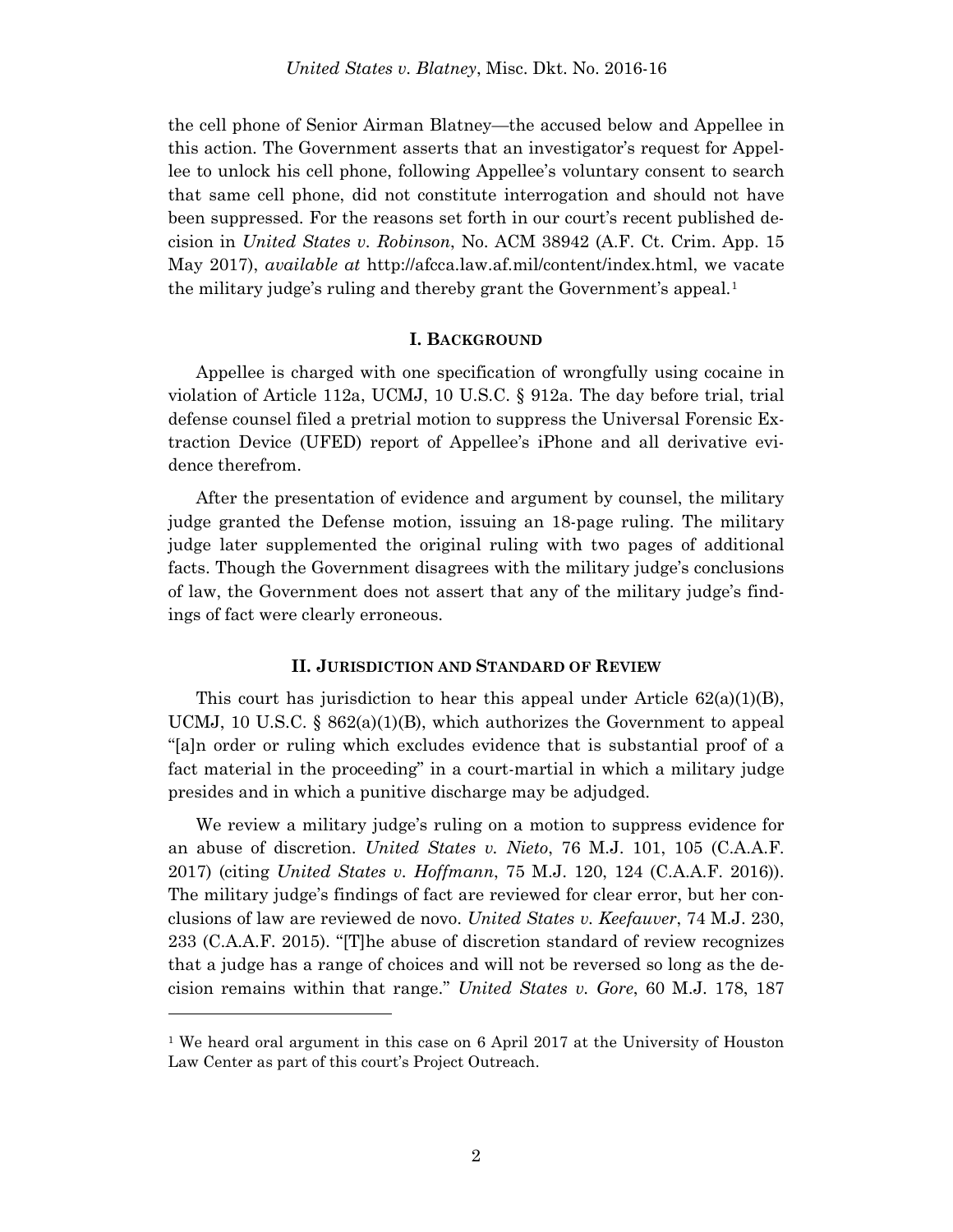(C.A.A.F. 2004). However, "[a] military judge abuses [her] discretion when [her] findings of fact are clearly erroneous, when [she] is incorrect about the applicable law, or when [she] improperly applies the law." *United States v. Seay,* 60 M.J. 73, 77 (C.A.A.F. 2004). "In reviewing a ruling on a motion to suppress, we consider the evidence in the light most favorable to the prevailing party." *United States v. Rodriguez*, 60 M.J. 239, 246–47 (C.A.A.F. 2004) (quoting *United States v. Reister*, 44 M.J. 409, 413 (C.A.A.F. 1996)).

Because this issue is before us pursuant to a Government appeal, we may act only with respect to matters of law. Article 62(b), UCMJ. We may not make findings of fact, as we are limited to determining whether the military judge's factual findings are clearly erroneous or unsupported by the record. *United States v. Lincoln*, 42 M.J. 315, 320 (C.A.A.F. 1995). "When a court is limited to reviewing matters of law, the question is not whether a reviewing court might disagree with the trial court's findings, but whether those findings are 'fairly supported by the record.'" *Gore*, 60 M.J. at 185 (quoting *United States v. Burris*, 21 M.J. 140, 144 (C.M.A. 1985)).

For purposes of this appeal, the pertinent facts as found by the military judge are not in dispute, and we accept those findings of fact as they are not clearly erroneous. Consequently, the sole issue before this court is a question of law that we review de novo.

#### **III. THE MILITARY JUDGE'S FINDINGS OF FACT AND CONCLUSIONS OF LAW**

The Air Force Office of Special Investigations (AFOSI) began this investigation after learning Appellee tested positive in an urinalysis. After Appellee reported to AFOSI for an interview, the agents, pursuant to normal operating procedure, searched and removed Appellee's property from his possession prior to placing him in the interview room. The two agents who searched Appellee took his personal property—which consisted of his keys, iPhone, and miscellaneous items—and placed it on a table next to the interview room.

Appellee was then taken into the interview room. He was not free to leave. The interview was recorded. An investigator read the Article 31, UCMJ, 10 U.S.C. § 831, rights advisement card to Appellee, and he unequivocally invoked his right to counsel.

Following that invocation, investigators asked Appellee whether he consented to the search of his cellular phone, vehicle, and residence. Appellee consented to the search of those items. The military judge concluded that Appellee freely and voluntarily gave consent to search these items.

Investigators then retrieved the standard Air Force consent forms and began filling out the forms with the assistance of Appellee. After completing the written forms, an agent asked Appellee if he had a lock on his phone and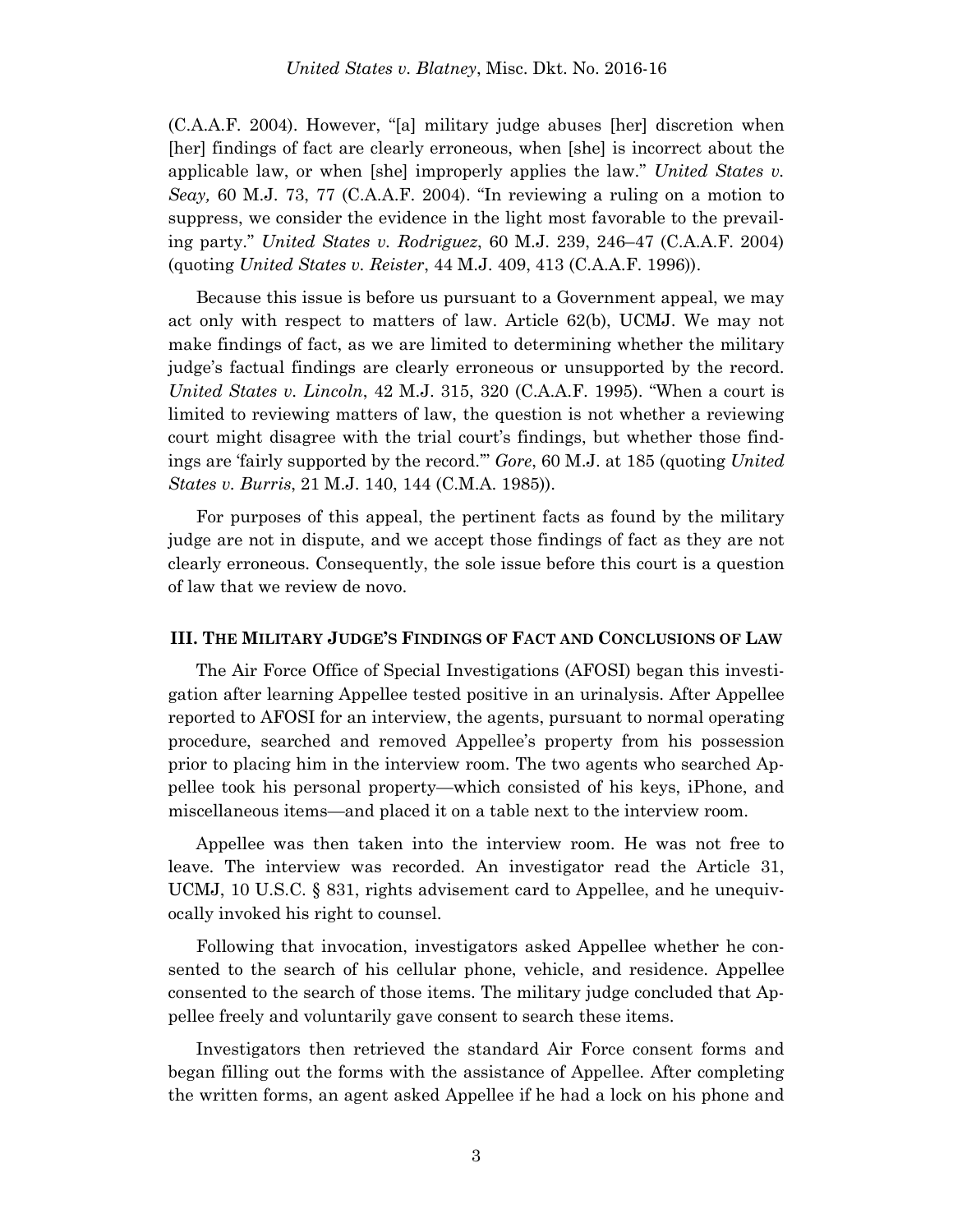he responded that he did. The agent then stepped out of the interview room, retrieved Appellee's iPhone that was on the table, and walked back into the interview room while holding the iPhone toward Appellee. The following exchange occurred:

| AFOSI: | If you won't mind a, just unlocking it the accused<br>took the phone handed to him and also just turning<br>it off, the lock or whatever for me. |
|--------|--------------------------------------------------------------------------------------------------------------------------------------------------|
| ACC:   | Okay.                                                                                                                                            |
| AFOSI: | Appreciate that.                                                                                                                                 |
| ACC:   | Do you know how to turn the lock off man? [raises<br>voice to agents who have departed the room                                                  |
| AFOSI: | A, gosh, go settings, $\dots$                                                                                                                    |
| AFOSI: | Passcode [points to the phone screen]                                                                                                            |
| ACC:   | Oh.                                                                                                                                              |
| AFOSI: | Enter it, enter your passcode again and then it will<br>say turn off.                                                                            |
| ACC:   | Okay, there it is. This.                                                                                                                         |
| AFOSI: | Should be good.                                                                                                                                  |
| ACC:   | Yep, there you go.                                                                                                                               |

Investigators ultimately recovered several text messages from Appellee's cellular phone regarding his urinalysis test. It was these messages that Appellee sought to suppress and that the Government sought to introduce at trial.

The military judge concluded that Appellee was in custody and remained in custody for the duration of the interview, including during the subsequent requests for consent to search. Further, the military judge found that Appellee unequivocally invoked his right to counsel prior to investigators requesting consent to search his personal belongings. She also determined that the request for consent was permissible and, under the totality of the circumstances, Appellee voluntarily consented to the search of his property, to include the cell phone at issue in this appeal.2

<sup>2</sup> The military judge did not make a specific finding as to whether the accused's decision to unlock his phone was voluntary. Although the military judge's ruling suggested this too was voluntary, the military judge can clarify this finding upon further review.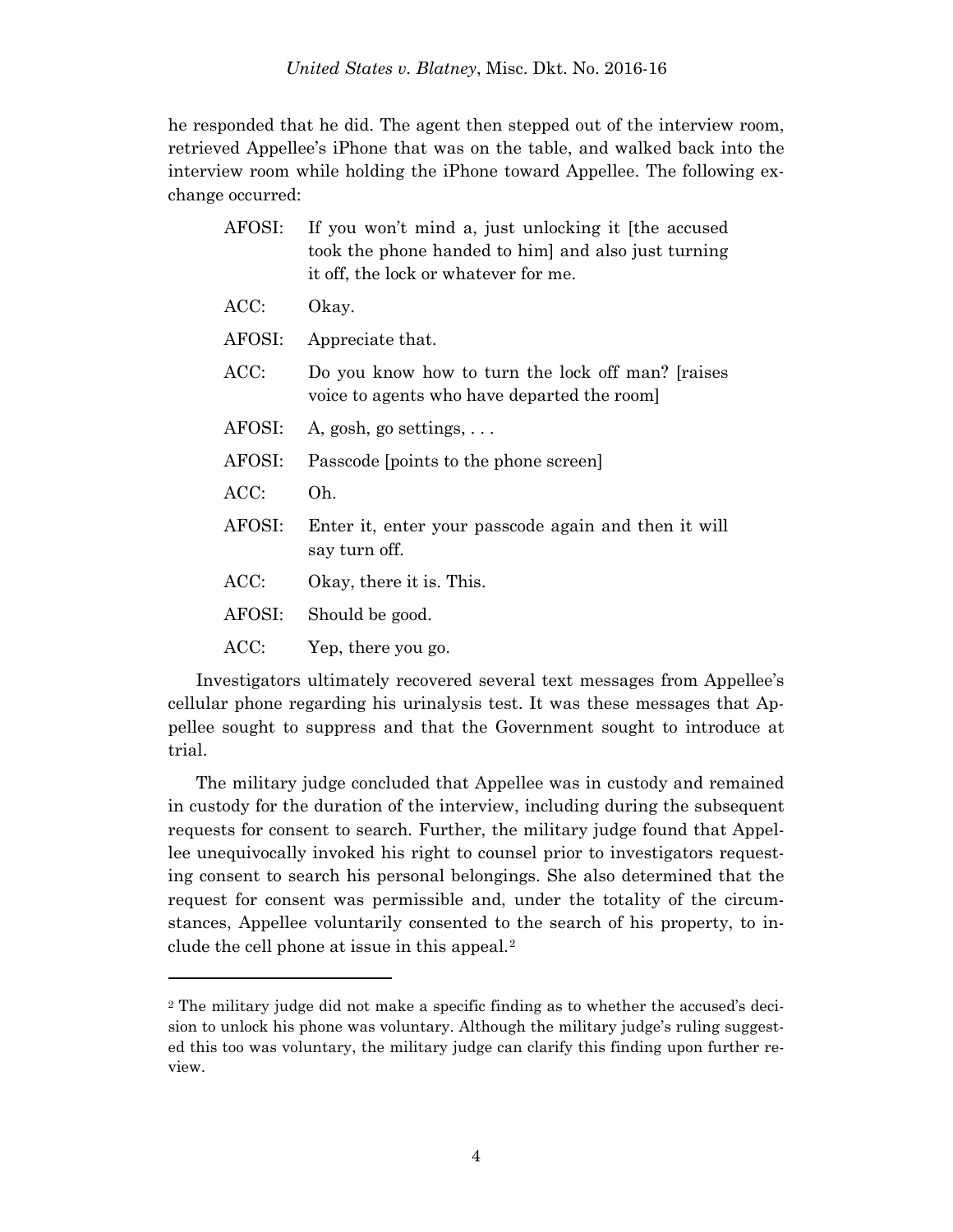The military judge then concluded, however, that the subsequent request for Appellee to unlock his phone was improper as it constituted a re-initiation of questioning and the act of unlocking the phone constituted a non-verbal statement. The military judge's specific rationale, apparently relying primarily on this court's prior unpublished decision in *United States v. Bondo*, No. ACM 38438, (A.F. Ct. Crim. App. 18 Mar. 2015) (unpub. op.), *available at*  http://afcca.law.af.mil/content/opinions\_cnm\_2015.html, was:

[A]fter the accused's invocation and authorization to consent to search, the communications initiated by AFOSI violated the accused's Fifth Amendment rights. The request by [AFOSI] to have the accused use his passcode to unlock the cell phone was more than an extension of the original request for consent to search. It was more than routine incidents of a custodial relationship. [The agent] wanted to access the accused's phone and knew incriminating evidence was a reasonable consequence of such questioning. Therefore, the nonverbal statement made by the accused unlocking his cell phone (the act of typing his passcode) is not admissible. Accordingly, all information gathered from his phone is excluded and inadmissible.

Although the military judge did not articulate what information was purportedly communicated by unlocking the phone, Appellee asserts on appeal that the act of unlocking the phone communicated that Appellee knew the passcode to his own cell phone, and Appellee further claims that such knowledge implicitly suggests that: (1) the iPhone was passcode protected, (2) without the passcode the iPhone could not be used, (3) Appellee created the passcode, (4) Appellee was the only person who could use the phone, and (5) Appellee was the person responsible for anything done with the phone.

The Government, however, had not yet sought to introduce evidence to the factfinder that Appellee personally unlocked the cell phone or knew the passcode, and, during oral argument, the Government asserted that they did not "need" to introduce Appellee's responses to the request for consent to search or his actions unlocking the phone. The Government, instead, seeks only to admit certain information discovered through the subsequent search of Appellee's phone.

## **IV. ANALYSIS**

In light of our recently issued published decision in *Robinson*, we vacate the military judge's decision. We do so not only to permit her to analyze this issue consistent with that opinion, but also to clarify whether the investigators request to Appellee to unlock his iPhone constituted interrogation.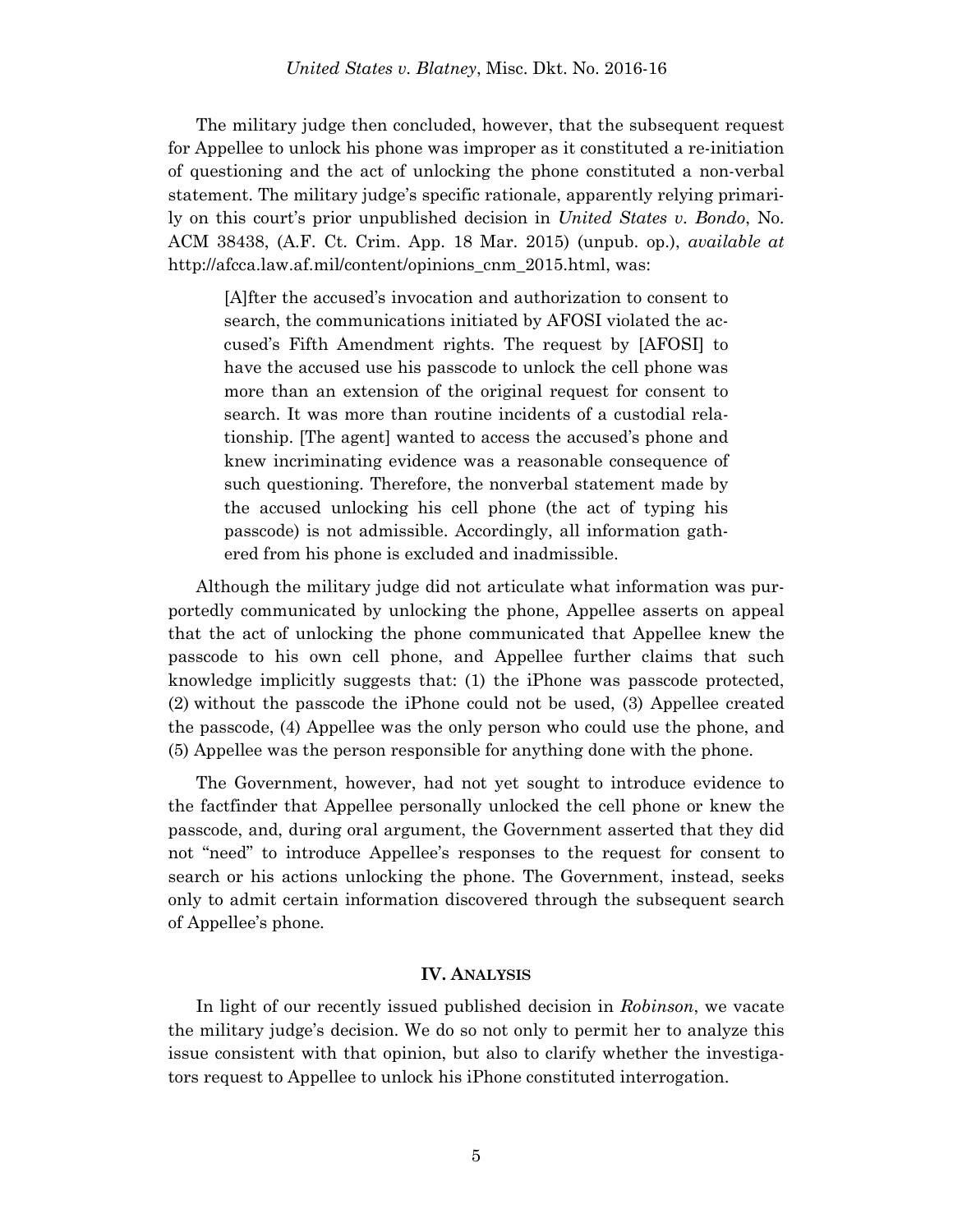In *Robinson*, we considered the similar question of whether a suspect who has invoked his right to counsel may be asked for the passcode to his phone when he consents to a search of that phone. *Id*. at 8. As we noted there, it is settled law that a request for consent to search is not interrogation, and consent is ordinarily not a "statement." *Id*. at 4. Thus, there must be some communicative aspect of providing the passcode itself that is reasonably likely to elicit an incriminating response in order to implicate the Fifth Amendment privilege against self-incrimination.3 *Id.* at 10-11. We held that, under the facts of that case, the agent's request for a passcode was not reasonably likely to result in an incriminating response because "there was no dispute as to Appellant's ownership, dominion, or control over the phone ...." *Id.* at 11. Thus, the request for the passcode "did not constitute 'interrogation' in violation of the Fifth Amendment." *Id*. Ultimately, the court concluded that the military judge did not err when he denied Robinson's motion to suppress the results of that search. *Id*.

Though we recognize the similarities of this case with *Robinson*, we also acknowledge that it remains a fact-specific determination whether asking a suspect to unlock a device he has previously consented to have searched is reasonably likely to elicit an incriminating response. The military judge's finding of fact was ambiguous as to this issue and fails to explain how, under the facts of this case, Appellee's entry of his passcode was, itself, an incriminating communication. In the analysis portion of the military judge's ruling, she did summarily refer to "further OSI-initiated interrogations." Unfortunately, she failed to analyze or consider why further questions constituted an interrogation under the specific facts and circumstances of this case. Despite this legal conclusion, the supplemental findings of fact supported that the identity and location of Appellee's phone—as well as his ownership, dominion, and control over it—were already established and not in dispute. If what was communicated by Appellant in unlocking the phone was not in dispute, it is difficult to ascertain the basis for the military judge's determination—if indeed there was one—that any of the post-invocation questions and requests constituted interrogation.4

 $\overline{a}$ 

<sup>3</sup> U.S. CONST. amend. V.

<sup>4</sup> We acknowledge that this was likely the result of the military judge relying on this court's prior decision in *United States v. Bondo*, No. ACM 38438, (A.F. Ct. Crim. App. 18 Mar. 2015) (unpub. op.), *available at* http://afcca.law.af.mil/content/opinions\_cnm\_ 2015.html. Since the military judge's ruling in this case, however, we have found the analysis in *Bondo* unpersuasive. *Robinson*, slip op. at 10.